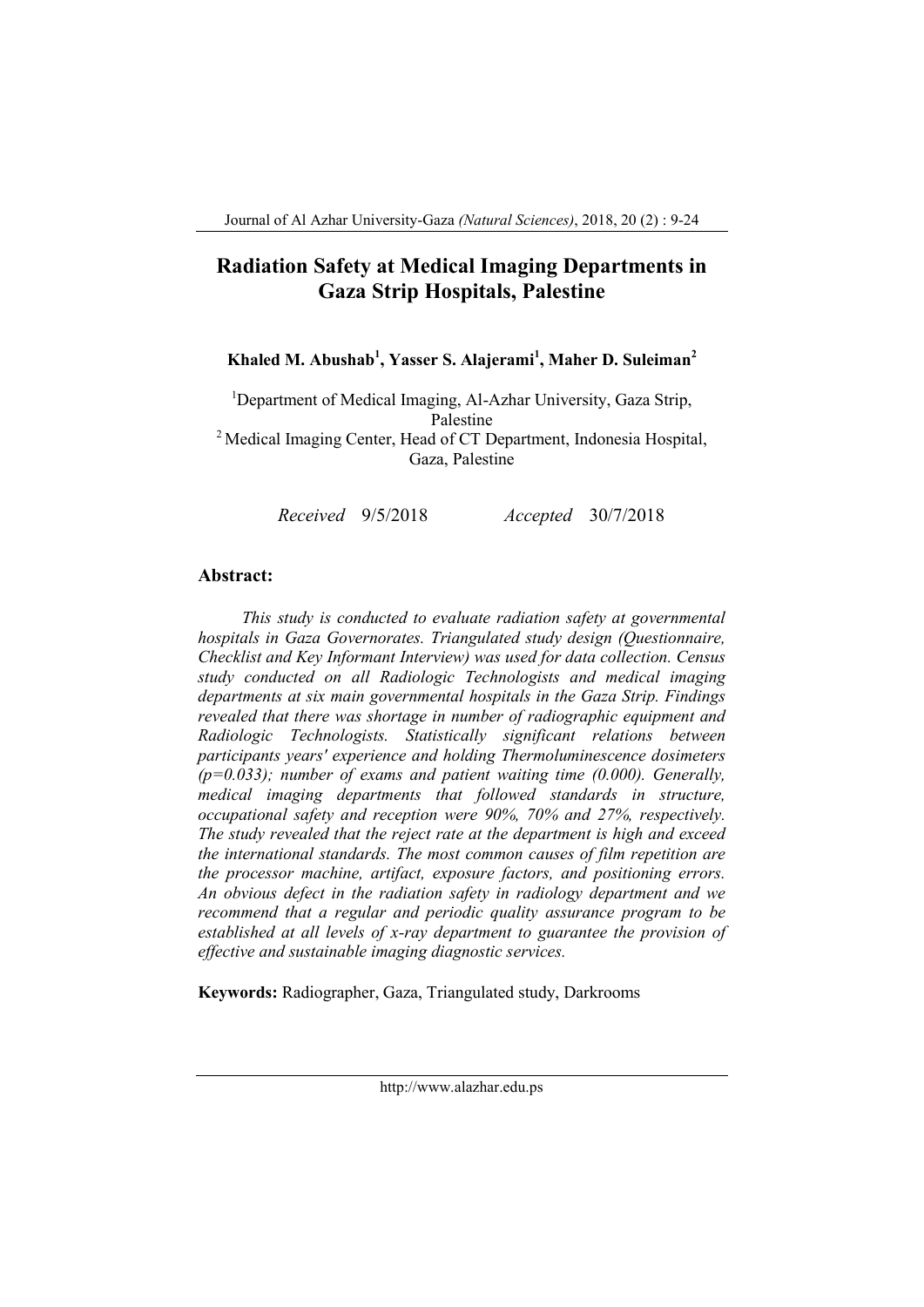## **Background**

Medical radiation becomes significant specialty in medical practice in this day. This type of imaging improved the methods of the healthcare industry and allowed practitioners and scientists to explore more about the human body than ever before. Medical imaging or radiography can also assist in give a decision about tools of treatment, and can illustrate the mysterious problems that clinically fail to diagnosis. Furthermore, the newly advanced machines (i.e., computed tomography, magnetic resonance, nuclear medicine ..etc) success to give detailed information with better resolution and more comprehensive care (Seibert, et al., 1994; WHO, 1982).

It is known that no safe dose of ionizing radiation and large doses can cause measurable increase in biological effect. These effects can cause either somatic or genetic effect. Medical radiation is the major source of exposure from industrial radiation (OMA and OHA, 1984). Standard quality assurance program is strongly recommended as a regulatory requirement in many society and federal institutions (WHO, 1982).

Furthermore, Film reject analysis is a well-established method of quality control (QC) in diagnostic radiology (Peer, et al., 1999). The employment of reject analysis in the evaluation of image quality has quite a long history QC in diagnostic radiology (Zewdeneh, et al., 2008). A rejected film is a film that does not add diagnostic information to clinical analysis because of poor image quality (Peer, et al., 1999; Zewdeneh, et al., 2008; Weather, et al., 1999). Analysis of rejected films yield information about the efficiency of an X- ray department and is the basis for QC and education of the radiographer (Peer, et al., 1999; Mazzaferro et al., 1974; BIR, 1988).

In parallel, the success of any health service depends on the number of health providers, academic degree and efficiency of staffs (Jehanzeb, and Beshir, 2013; Infande, 2015). There is no doubt that the continuous training and development for staffs affects positively on the type of services, which provided to patients. This increases the ability to deal professionally with a variety of radiation equipment.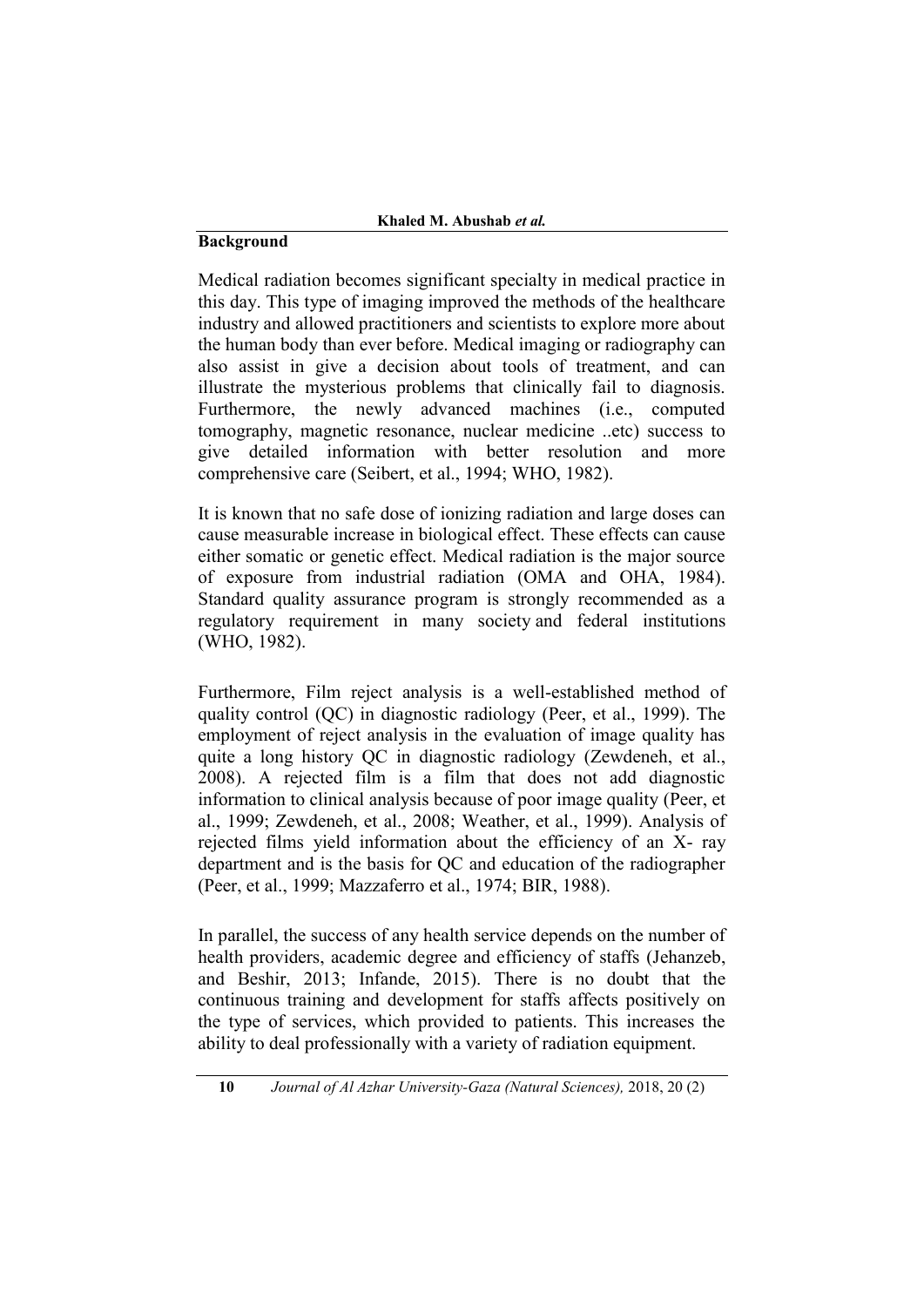This study conducted to evaluate status of radiographic services at Governmental Hospitals in the GS.

### **Conceptual Framework:**

**Thermoluminescent dosimetry (TLD) badge** considers as personnel radiation-monitoring system, these badges must be holding all the time by RTs, while they are working in the X-ray department (Palmer, et al., 2011).

**Shielding of Medical imaging Department** in conventional room walls is 2.9 mm of lead. In fluoroscopy and CT, required thickness of lead more than 3 mm. The control booth also has a window for viewing the patient during the exposure. This window can either be made of glass or clear plastic that is impregnated with 30% lead by weight (Fosbinder and Orth, 2012).

**Reject film** defined as film of poor diagnostic quality, although it is not repeated (Sadiq, et al., 2017).



**Diagram: Conceptual Framework**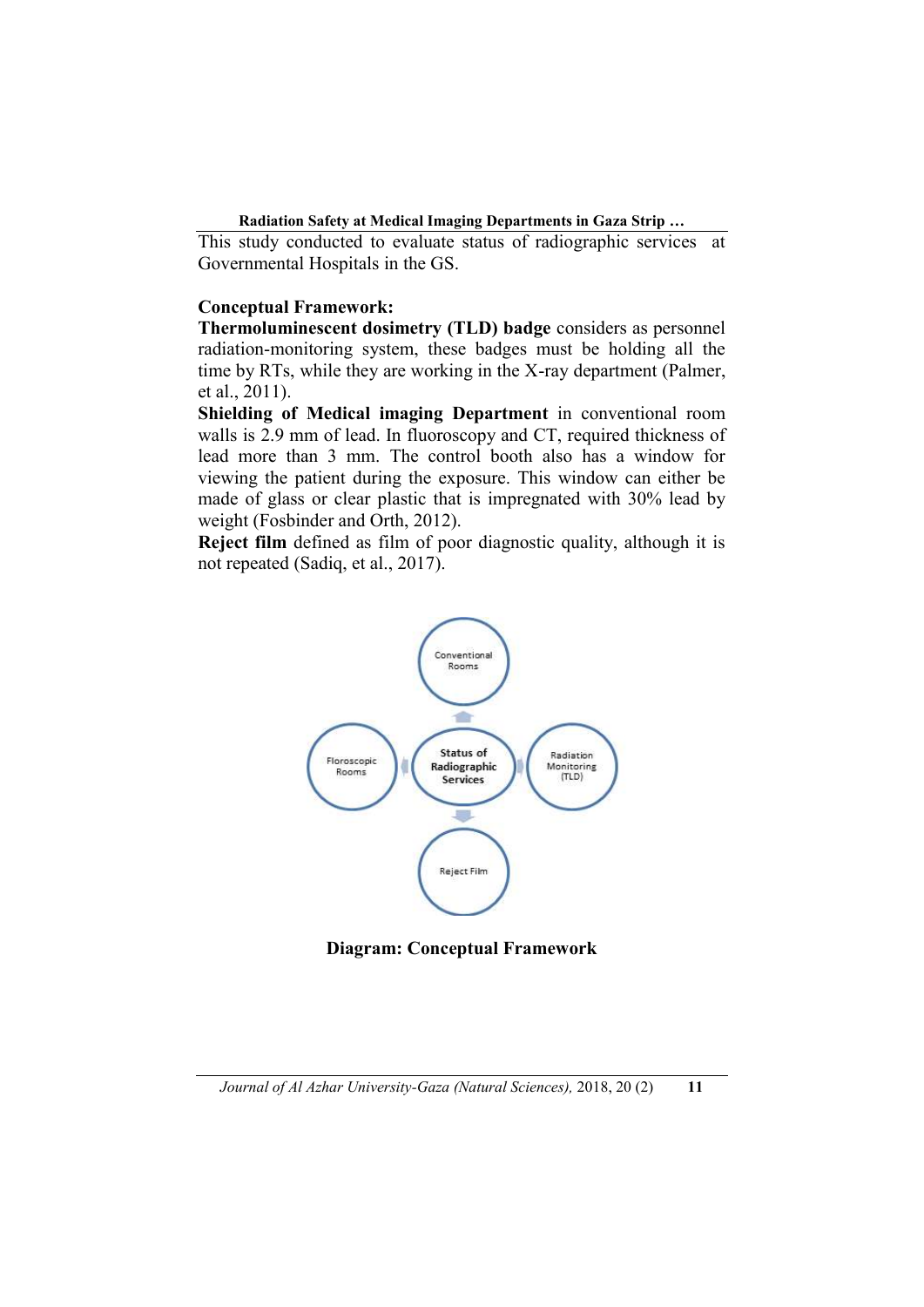# **2. Methodology**

## **2.1 Study design**

A descriptive, analytical cross-sectional study with a triangulated design (quantitative and qualitative) was conducted to evaluate medical imaging services.

In this study, methodological triangulation would provide combination between **quantitative** (self-administered questionnaire with RTs in addition to special checklist developed based on international standard) and **qualitative** paradigms (in depth interviews with key RTs managers) to validate findings from one method with another, or to enhance understanding of the facts on the ground

## **2.2 Study population and data collection**

The current study was conducted on six main hospitals (Table 1) to evaluate; radiation safety, human resources and reject film analysis based on international standards and reports.

| I<br><b>Item</b><br><b>Hospital</b><br>name | Governorate    | Establishment | Area $(m^2)$ | <b>Employees</b><br>number | Radiologists<br>number | RTS<br>number | <b>Beds</b><br>number |
|---------------------------------------------|----------------|---------------|--------------|----------------------------|------------------------|---------------|-----------------------|
| Indonesia                                   | North          | 2015          | 16,000       | 350                        | 4                      | 20            | 110                   |
| Al-Shifa                                    | Gaza           | 1946          | 45,000       | 1535                       | 20                     | 55            | 583                   |
| Shohda Al-Aqsa                              | Mid Zone       | 2001          | 4,000        | 474                        | 3                      | 21            | 261                   |
| <b>European Gaza</b>                        | Khan<br>Younis | 2000          | 56,000       | 691                        | 11                     | 29            | 261                   |
| <b>Nasser</b>                               | Khan<br>Younis | 1960          | 25,000       | 880                        | 6                      | 28            | 330                   |
| <b>Abu Yousef Al</b><br>Najjar              | Rafah          | 2000          | 4,000        | 297                        | 3                      | 17            | 49                    |

**Table 1: Distribution of main six governmental hospital in the GS**

Table 1 shows readings for Gaza-governorates number, hospitals establishment, hospital area, employees, Radiologic Technologists (RTs) and beds number in the six main governmental hospitals (Al-Shifa, European Gaza, Indonesia, Shohda Al-Aqsa, Nasser, and [Abu](https://en.wikipedia.org/wiki/Abu_Yousef_Al_Najjar_Hospital)  [Yousef Al Najjar Hospital\)](https://en.wikipedia.org/wiki/Abu_Yousef_Al_Najjar_Hospital).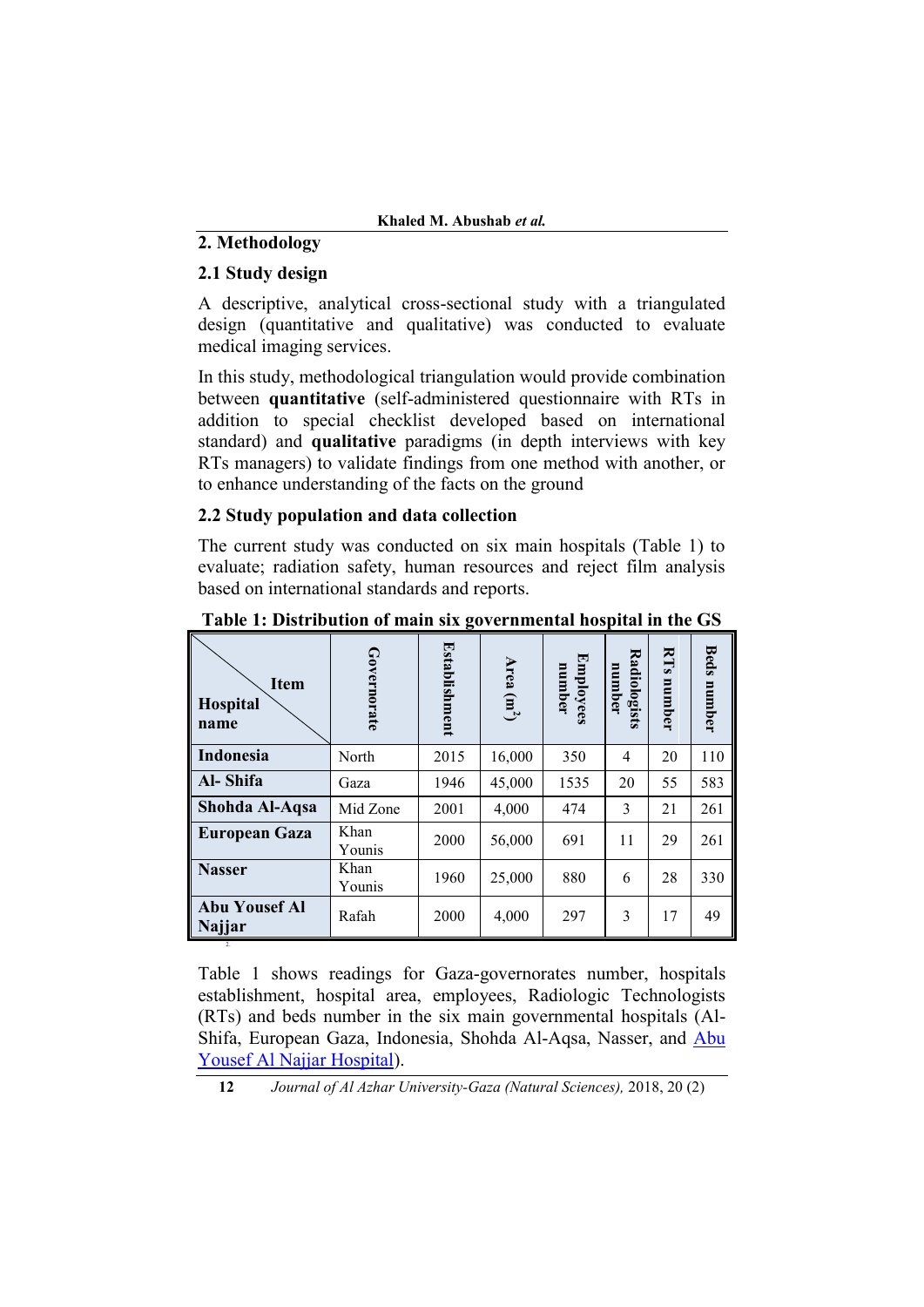In the current study, six main targets that provide medical imaging services in Gaza Strip were evaluated. The quantitative part of the current study includes two research tools (questionnaire for radiological technologists in addition to developed checklist attained from "National Health Services, Australasian Health Facility Guidelines and Radiological Protection Institute of Ireland" (NHS, 2001; RPII, 2009; AusHFG, 2016).

Respecting to the qualitative part, in-depth interviews with key informant managers and decision makers were obtained. The interview obtained based on semi structured, open-ended statements.

Reject analysis has been used as a quality indicator for radiology services and has been recommended for radiation safety. In the current study, we determine the rate of reject film in the main hospitals, evaluate the main causes of reject, and repeat imaging process.

# **Sample Size**

Census study included all Radiologic Technologists (176 RTs) and all medical imaging departments at six main governmental hospitals in the Gaza Strip. In addition, three key informant interviews with Radiologic Technologists manager were conducted.

# **Data Analysis**

After data collection, the questionnaires were coded and data were entered into the software Statistical Package of Social Science (SPSS) program version 20. Data cleaning was done through checking the frequencies of all variables. Pearson correlation test was used to detect relationship between patient waiting time and number of examinations. Differences among variables were regarded as statistically significant when the P value was lower than 0.05.

Regarding reject film analysis,

Exposed films  $=$  Total number of reject films  $+$  total number of repeat films

The total number of films  $=$  exposed films  $+$  rejected films

$$
Reject rate (%) = \frac{Number of rejected films}{Total number of films used} \times 100
$$
 (1)

*Journal of Al Azhar University-Gaza (Natural Sciences),* 2018, 20 (2) **13**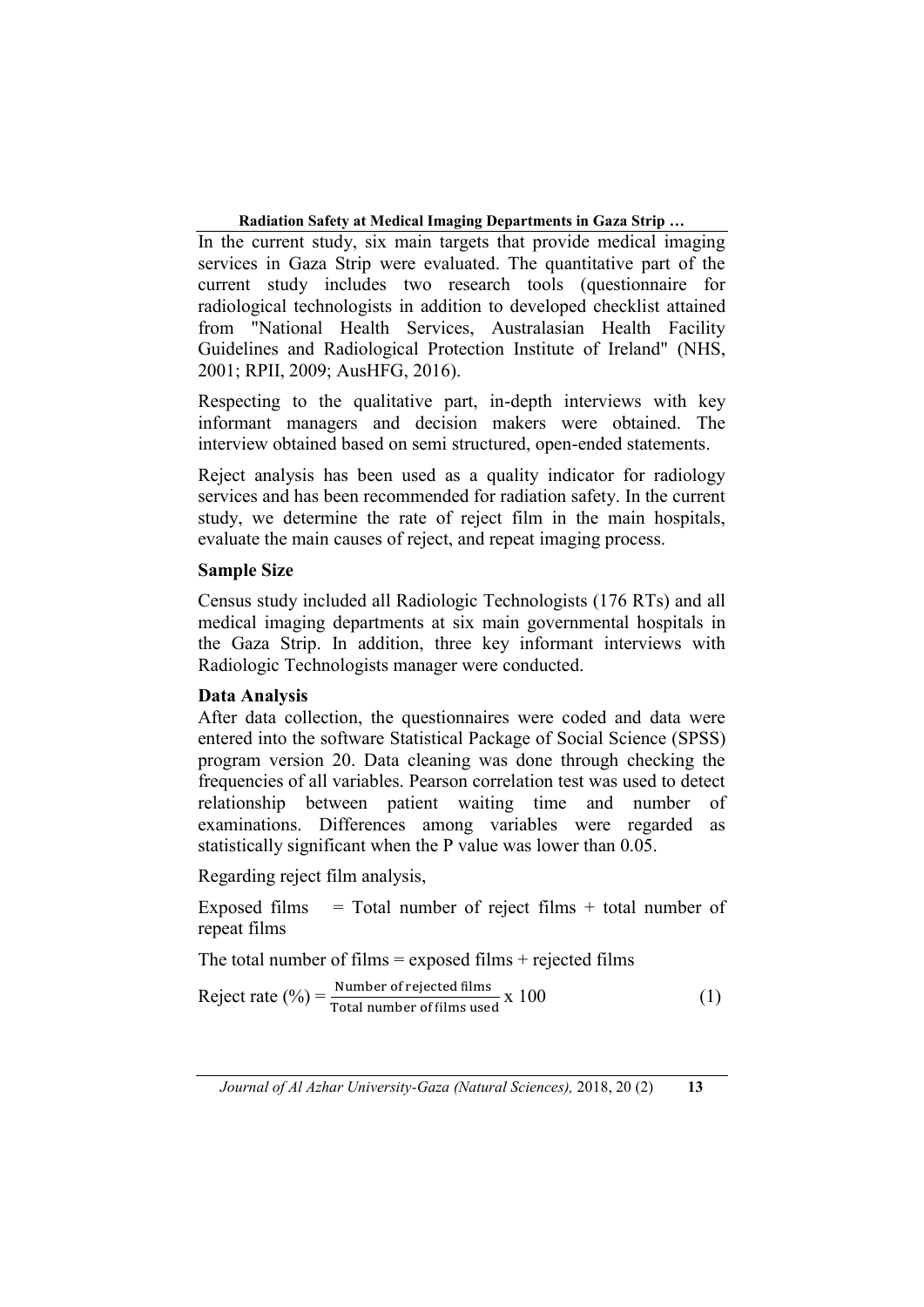|                              | Number of rejected films for a |       |     |
|------------------------------|--------------------------------|-------|-----|
|                              | specific cause in one hospital | x 100 |     |
| Causal reject rate $(\% )$ = | Total number of films rejects  |       | (2) |
|                              | for a specific cause           |       |     |

### **3. Results and Discussion**

#### **3.1 General Information about existing Radiographic Department**

The total number of distributed questionnaires was 176 and the number of respondents was 170 with a response rate of 96.5%. The first section is planned to analyze the demographic characteristics of the study sample (Radiologic technologists) N=170 including (Name of hospital, Age, Gender, Certificate, Employment, Years of experience, Training).

About 20 % of RTs aged less than 30 years, 55.2% between 30-40 years, around 12.4% between 40-50 years and the same percent for those older than 50 years. The current results showed that around 75 % of the RTs aged less than 40 years and around 25% older than 40 years. This is normal variation in age regarding stopping the recruitment in the last ten years due to the financial situation in Gaza Strip. It is known that medical imaging services need special effort, skill and tolerance (heavy-duty and experience). The current readings presented multiplicity in ages of RTs, which facilitate process of department's management. In addition, around 86.5% of RTs were permanent employees, and 10.0% of them were contracts, and six (3.5%) were volunteers. Finally, 36.5% of RTs have less than 10 years' experience and 43.5% of them have 10-17 years' experience, while 9.4% of RTs have 17-24 years' experience and 10.6% more than 24 years' experience.

Regarding to participants gender, the majority of RTs were males (81.8%), while 18.2% were females. The current results are complete differ than the international readings (60-70% female and 30-40% male) (Owen, et al., 1995). This may attribute to:

- The decision makers avoiding female recruiting due to the pregnancy implications (maternity and feeding leave)
- Females seeking for morning shift and refused to work at the evening and night shifts.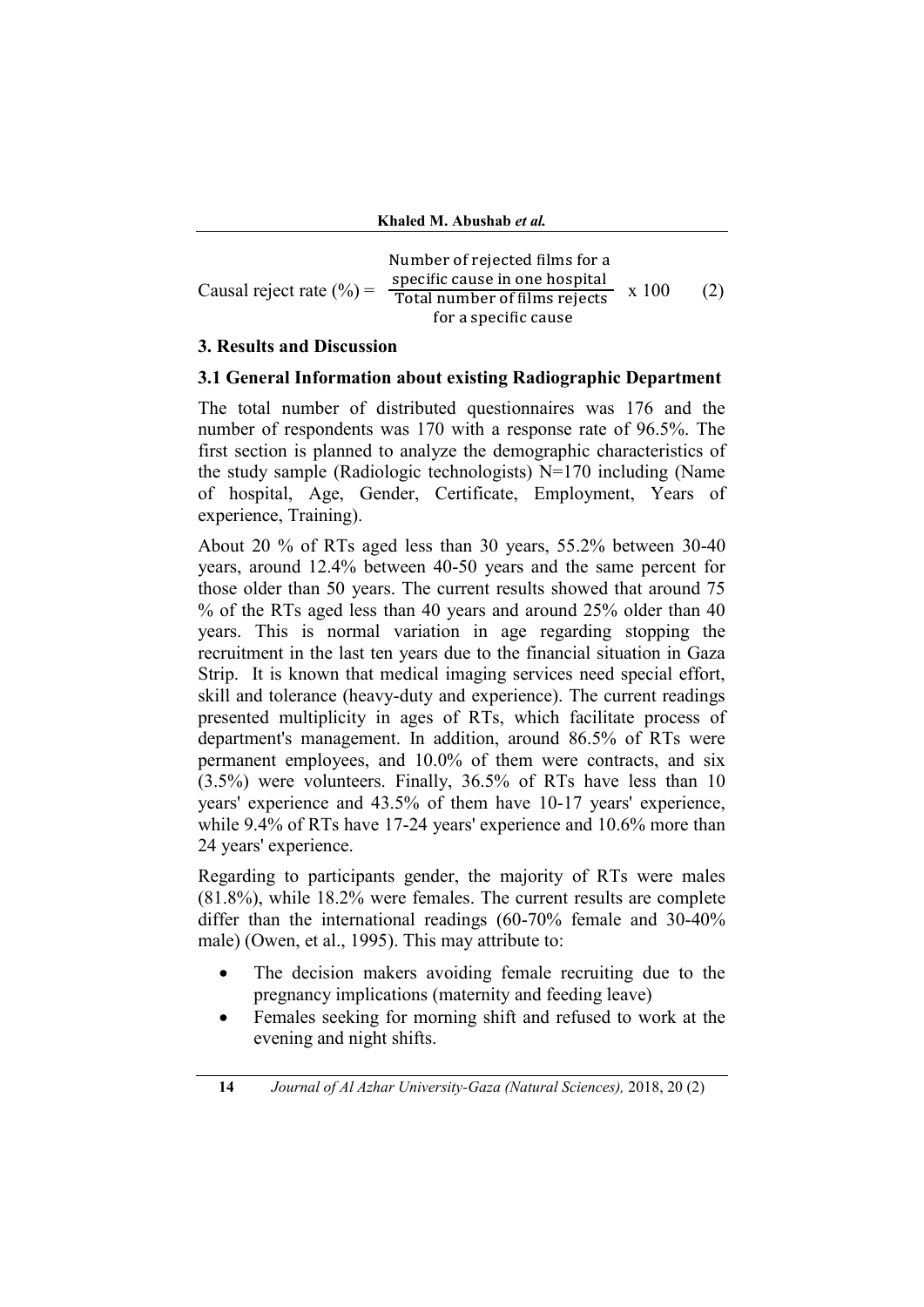Common frightened about the negative effect of ionizing radiation on female particularly pregnant.

# **3.2 Reasons of Rejected films**

Table 2 shows that 13.8 % of films were rejected due to over exposure, while12.4 % of film were rejected due to underexposure. The researchers found that the bad quality films resulted in a high rejected film rate as it is very important for the films to be at appropriate exposure dose in order to enhance its quality and thus enhance its interpretation by the physician.

| Variable              | Categories | Frequencies (%)         |  |  |  |
|-----------------------|------------|-------------------------|--|--|--|
| Underexposure         | No<br>Yes  | 1681(87.6)<br>238(12.4) |  |  |  |
| Artifact              | No<br>Yes  | 1707(89)<br>212(11)     |  |  |  |
| Position problems     | No<br>Yes  | 1798(93.7)<br>121(6.3)  |  |  |  |
| Processor problems    | No<br>Ye   | 1613(84.1)<br>306(15.9) |  |  |  |
| Patients name printer | No<br>Ye   | 1919(99.9)<br>1(0.1)    |  |  |  |

**Table 2: Descriptive analysis of the reasons for reject films**

The study revealed that 11 % of films were rejected due to artifact with various types. It is very important to take attention about the artifact problem and to make the patient wear off their clothes and jewelers especially in the presence of metal artifacts. In addition, the study revealed that 6.3 % of films were rejected due to Position problems. This problem needs an urgent intervention to training the technologists about the positioning especially in case of special views. Moreover, the study revealed that 15.9 % of films were rejected due to processor problems. The researchers noted that the processing machine is an old one and 18 suggest to substitute it with a new one or to use the computed radiography (CR) processing as this will be less radiation dose and less cost at the long run.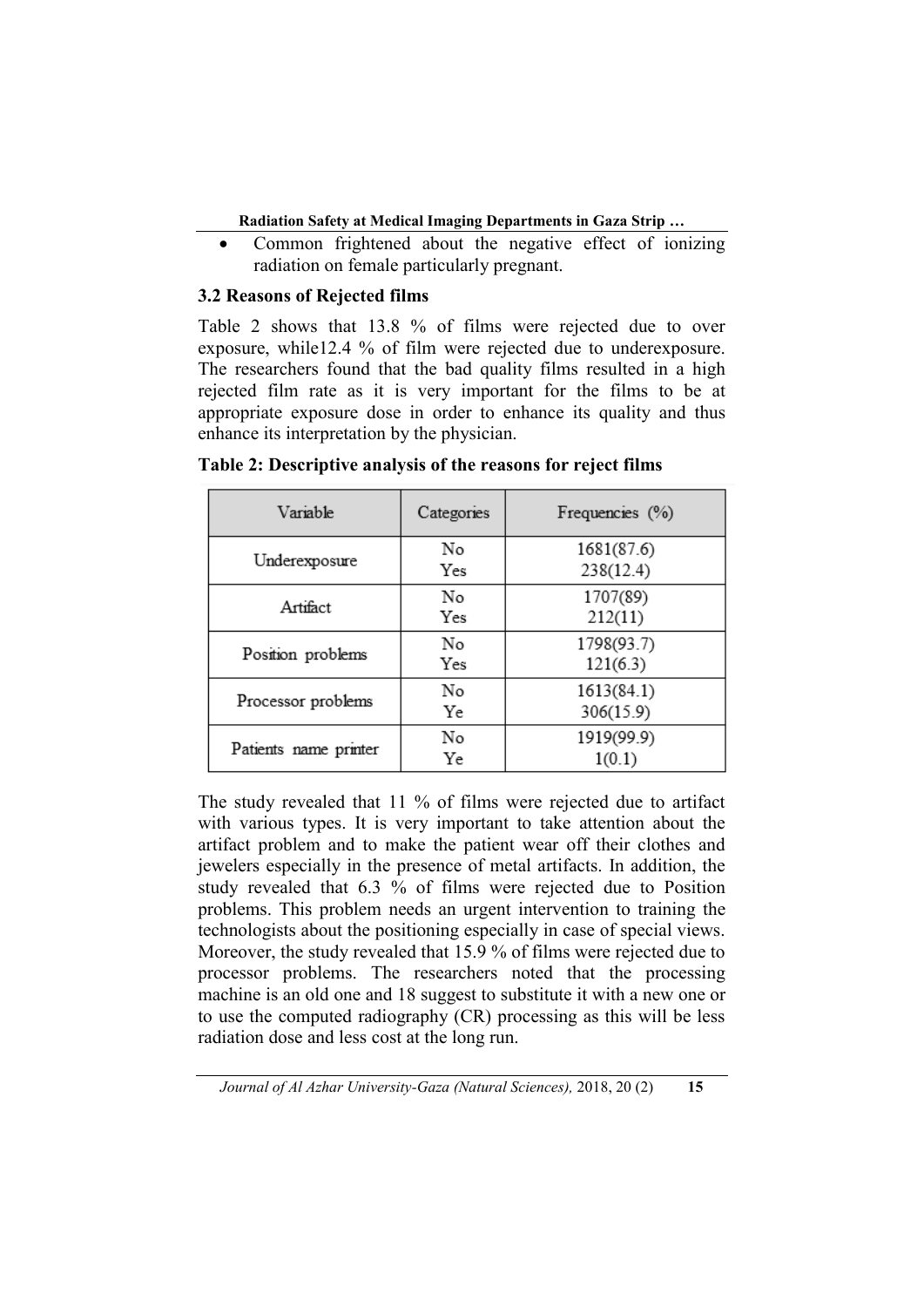Figure 2 shows Pareto chart, which exhibits 5 main problems affecting causes the high film rejection rate as in the graph they are as follows: (processor problem, over exposure, under exposure, artifact, position and no patient name).



**Figure 2: Pareto chart shows the main reasons for reject films**

The processing problems is the biggest cause factor of reject film in this study (306 films) ,when solving this problem will reduce 28% of reject film ,the second reason to reject film is over exposure as shown in the chart. As noticed if these two problems were solved, this will reduce of the rejected film by 50%. The third reason for reject films is under exposure which is shown by the chart that the number of rejected film was 238 films. If the three problems were solved, the reject rate will be reduced by 70%.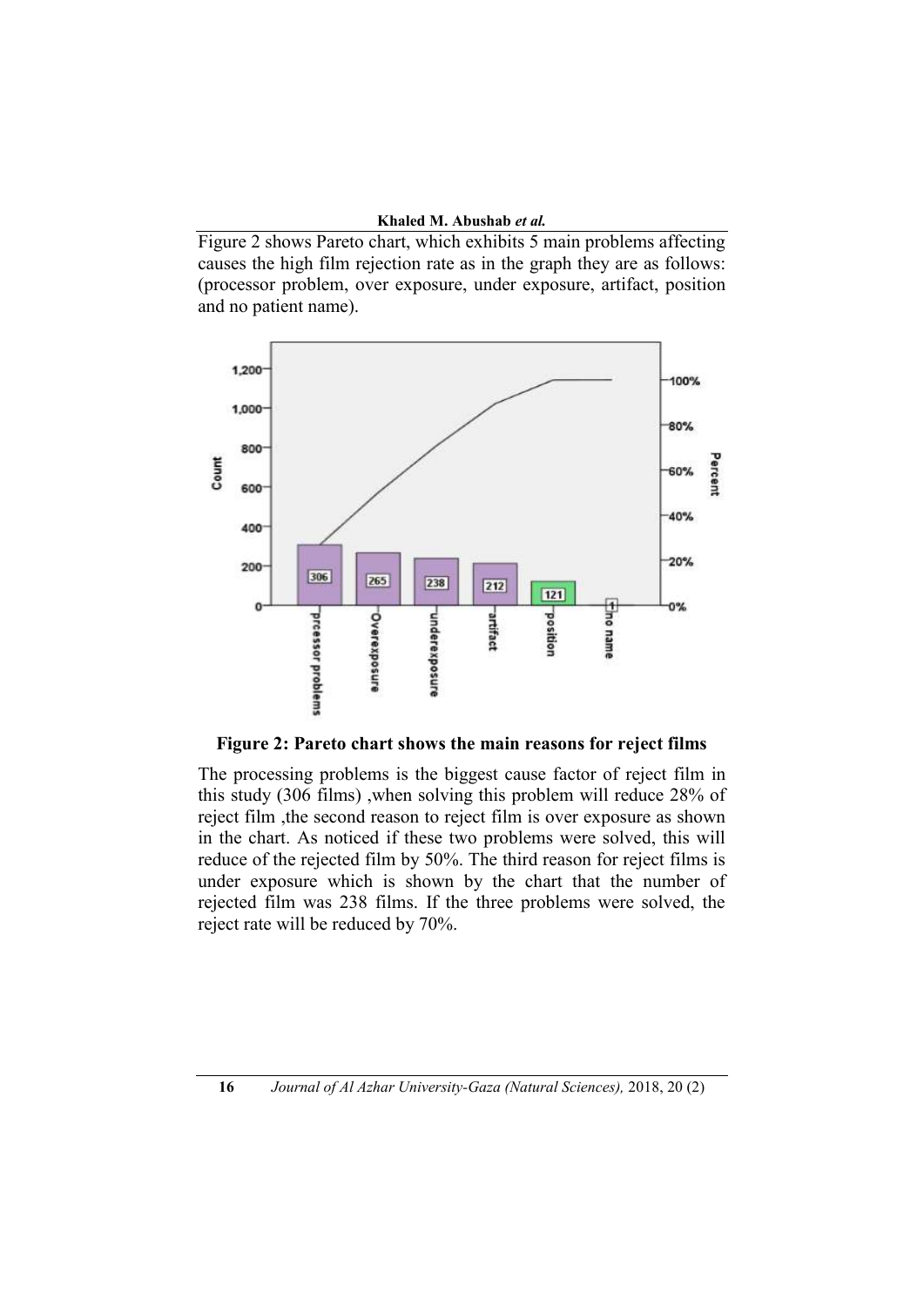The fourth reason of reject film is artifact, 212 of films are rejected of this reason. When the problem is solved the reject rate will be reduced by 90%. The final casual factor is positioning errors, the number of reject film due to this reason is 121. The chart shows solving the five problems will resulted in decrease the reject rate by 98%.

#### **3.3 Evaluation designs of existing Radiographic Department**

# *3.3.1 Conventional radiography design checklist*

Table 3 clarifies the design and structure of conventional radiography rooms in medical imaging department*.*

| Hospital<br>name<br><b>Item</b>                                                                       |                             | Al-Shifa |                | European<br>Gaza |                | <b>Nasser</b>  |                | Al-Aqsa<br>Shohda |              | Indonesia    |   | Abu Yousef A<br>Najjar |       | Total |  |
|-------------------------------------------------------------------------------------------------------|-----------------------------|----------|----------------|------------------|----------------|----------------|----------------|-------------------|--------------|--------------|---|------------------------|-------|-------|--|
|                                                                                                       | Y                           | N        | Y              | N                | Y              | N              | Y              | N                 | Y            | N            | Y | N                      | $Y\%$ | $N\%$ |  |
| Is control console<br>suitable?<br>area<br>(≥1.5x2 m)                                                 | 5                           | 1        | $\overline{2}$ |                  | 1              | $\overline{2}$ | 1              | 1                 |              | 1            |   | $\overline{2}$         | 56.3  | 43.8  |  |
| Are there windows<br>for room?                                                                        | 3                           | 3        |                | $\overline{2}$   |                | 3              |                | $\overline{2}$    |              | 1            |   | $\overline{2}$         | 18.8  | 81.2  |  |
| toilet<br>there<br>Is.<br>a<br>inside the room?                                                       | 3                           | 3        |                | $\overline{2}$   |                | 3              |                | $\overline{2}$    |              | 1            |   | $\overline{2}$         | 18.8  | 81.2  |  |
| Is a room size at<br>least $30 \text{ m}^2$ ?                                                         | 3                           | 3        | $\overline{2}$ |                  | $\overline{2}$ | 1              | 1              | 1                 |              | 1            |   | $\overline{2}$         | 50    | 50    |  |
| drainage<br>there<br>Is<br>sewage?                                                                    | 6                           |          |                | $\overline{2}$   | 1              | $\overline{2}$ | 1              | 1                 | $\mathbf{1}$ |              |   | $\overline{2}$         | 56.3  | 43.8  |  |
| Is there a change<br>cubicle?                                                                         | 3                           | 3        | $\overline{2}$ |                  |                | 3              |                | $\overline{2}$    |              | 1            |   | $\overline{2}$         | 31.3  | 68.8  |  |
| The<br>customers/patients<br>entrance<br>door<br>at<br>least $180x150$ cm <sup>2</sup> ?<br><b>TT</b> | 3<br><b>BT</b><br><b>BT</b> | 3        |                | $\overline{c}$   |                | 3              | $\overline{2}$ |                   |              | $\mathbf{1}$ |   | $\overline{c}$         | 31.3  | 68.8  |  |

# **Table 3: Checklist about structure of conventional radiography in governmental hospitals**

 $Y = yes$   $N = No$ 

The results revealed that all of conventional radiography rooms in medical imaging department have a control console, but only 56.3%

*Journal of Al Azhar University-Gaza (Natural Sciences),* 2018, 20 (2) **17**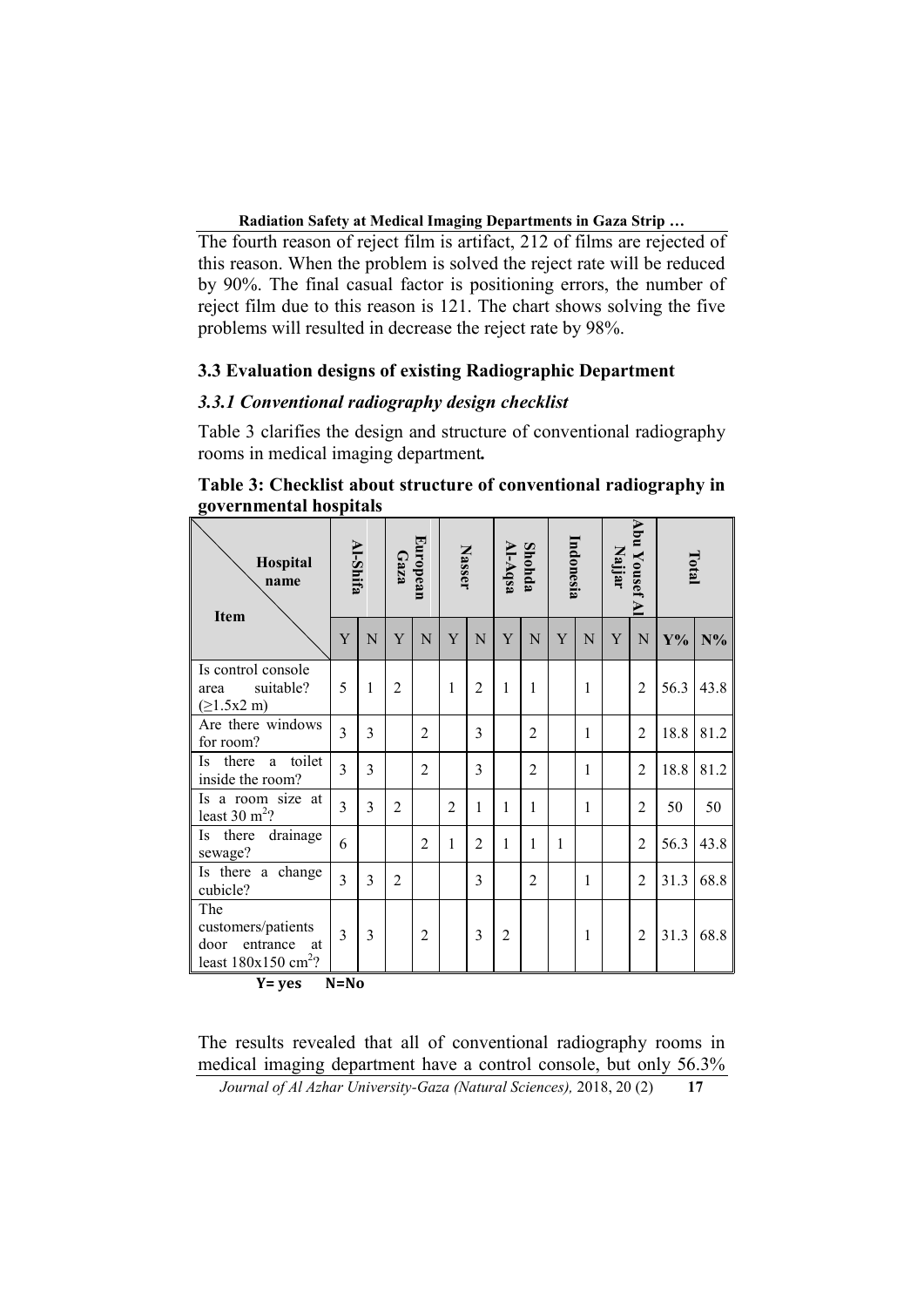of these rooms have proper size  $(\geq 1.5x2 \text{ m}^2)$  and provided with drainage sewage (AusHFG, 2016). Generally, the operator console area allows observing and communicates the patient during imaging process. This area should be sufficiently large to reduce radiation intensity at the operator's screen and boundaries (RPII, 2009). Around 18.8% of rooms have windows, and toilet inside imaging room.

Respecting to rooms that have windows, they are only at Al-Shifa Hospital at different height levels without lead shielding. According to the international standard, no window should be in radiographic room and in case of exist these windows must be lead shielded. The current check showed that 50 % of imaging rooms have proper size  $(\geq 30 \text{ m}^2)$ (RPII, 2009; AusHFG, 2016; Bushong, 2013).

Other international standard exhibited that X-ray room size should be  $33 \text{ m}^2$  to contain patient table and the vertical chest bucky stand. The boundaries to all occupied areas (walls, doors, doorframes, floor, ceiling, window and the protective viewing screen) must shield appropriately (BIR, 2000). Finally, 31.3% of the current rooms have a change cubicle and patients door entrance dimension fit with the international standard  $(≥180x150$  cm). The door should be wide enough and must be shield against scatter radiation (AusHFG, 2016; NHS, 2002). Change cubicle should be close to X-ray room and may design as individual changing rooms, which open directly into the Xray room. This will allow for changing arrangements consistent with good radiation protection practice, greater privacy, security and perhaps faster patient throughput (RPII, 2009).

The location, design and equipment layout of X-ray rooms must carefully consider respecting to radiation protection perspective. This is easier when X-ray facilities dose not designed as stand-alone rooms and planned as part of an integrated radiology/imaging department with its supporting areas and services. Planning the room layouts should start as early as possible in the design process. The design of ancillary facilities such as changing cubicles, toilets should be considered (RPII, 2009).

# *3.3.2 Fluoroscopy design checklist*

Fluoroscopy systems may have large machines operated by remote control, control console and much equipment (BIR, 2000; NHS,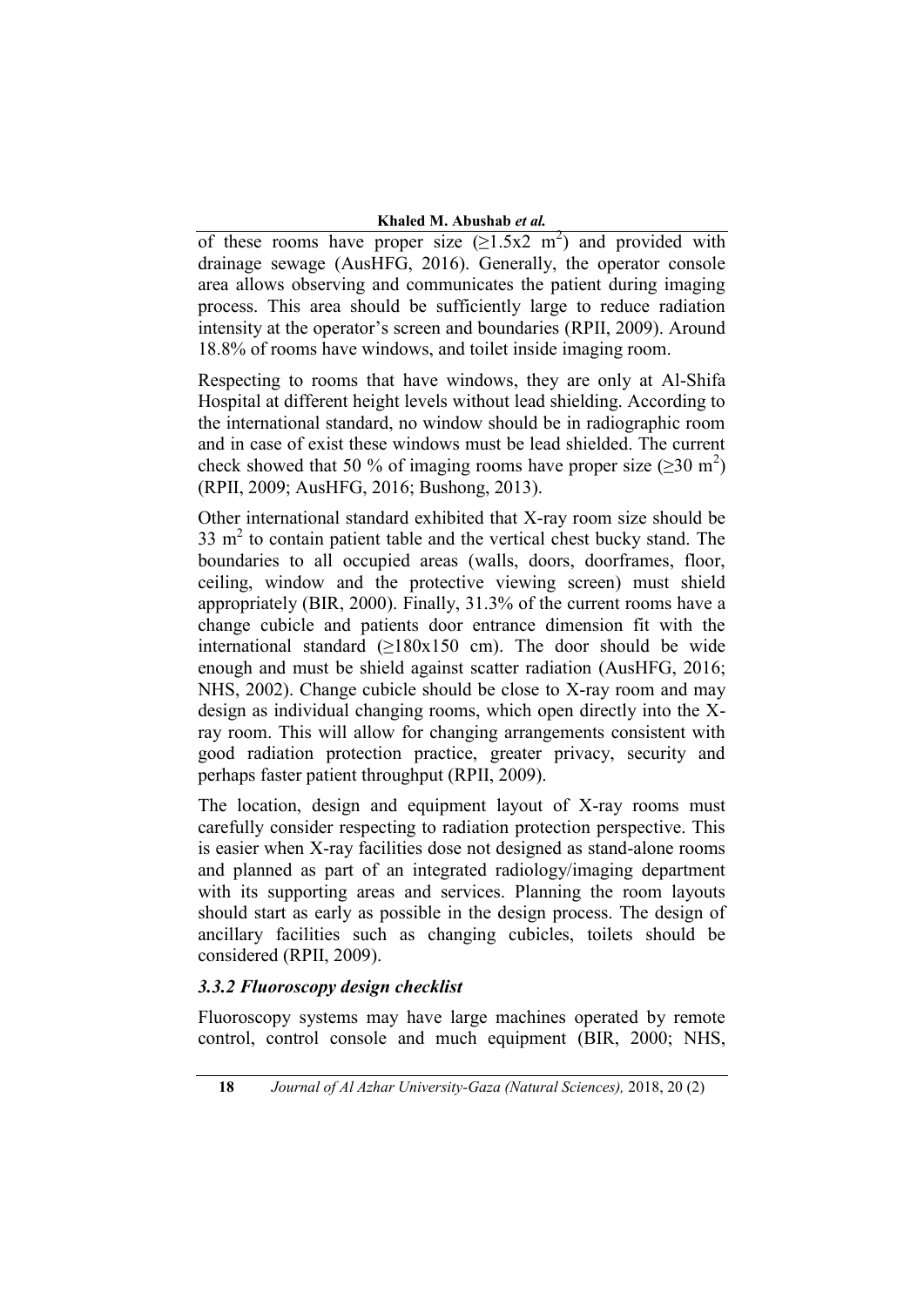2002). Table 4 clarifies the design and structure of fluoroscopic rooms in medical imaging department*.*

| Table 4: Checklist about structure of fluoroscopy at governmental |  |
|-------------------------------------------------------------------|--|
| hospitals                                                         |  |

| Hospital<br>name                                                       |                | <b>Al-Shifa</b> | Gaza         | European | <b>Nasser</b> |             | al-Aqsa      | <b>Shohda</b> | Indonesia    |   | Al Najjar | Abu Yousef | <b>Total</b> |                  |
|------------------------------------------------------------------------|----------------|-----------------|--------------|----------|---------------|-------------|--------------|---------------|--------------|---|-----------|------------|--------------|------------------|
| <b>Item</b>                                                            | Y              | N               | Y            | N        | Y             | $\mathbf N$ | Y            | N             | $\mathbf Y$  | N | Y         | N          | $Y\%$        | ${\rm N}\%$      |
| Is there a<br>control<br>console?                                      | $\overline{2}$ |                 | 1            |          | 1             |             | 1            |               | 1            |   | 1         |            | 100          | $\boldsymbol{0}$ |
| Is there a<br>toilet inside<br>the room?                               | $\overline{2}$ |                 | $\mathbf{1}$ |          | $\mathbf{1}$  |             | $\mathbf{1}$ |               | $\mathbf{1}$ |   | 1         |            | 100          | $\boldsymbol{0}$ |
| Is a room size<br>at least $36 \text{ m}^2$ ?                          | $\overline{2}$ |                 | 1            |          | 1             |             |              | 1             | 1            |   |           | 1          | 71.4         | 28.6             |
| Is there a<br>change<br>cubicle?                                       | $\overline{2}$ |                 | $\mathbf{1}$ |          | 1             |             |              | 1             | $\mathbf{1}$ |   |           | 1          | 71.4         | 28.6             |
| Is there a<br>drainage<br>sewage                                       | $\overline{2}$ |                 |              | 1        | 1             |             | 1            |               | 1            |   |           | 1          | 71.4         | 28.6             |
| Are the<br>patient's door<br>entrance at<br>least 180x150<br>cm? (STD) | $\overline{2}$ |                 |              | 1        |               | 1           | 1            |               | 1            |   |           | 1          | 57.1         | 42.9             |

Y= yes N=No

The results clarify that all of fluoroscopic rooms followed the international standard in terms of control consoles and toilets (AusHFG, 2016). In addition, 71.4% of these rooms obey the standards in terms of room size ( $\geq 36$  m<sup>2</sup>), have change cubicle and proper drainage of sewage. Finally, 57.1% of these rooms have proper patient's door entrance  $(≥ 180x150cm)$  (AusHFG, 2016).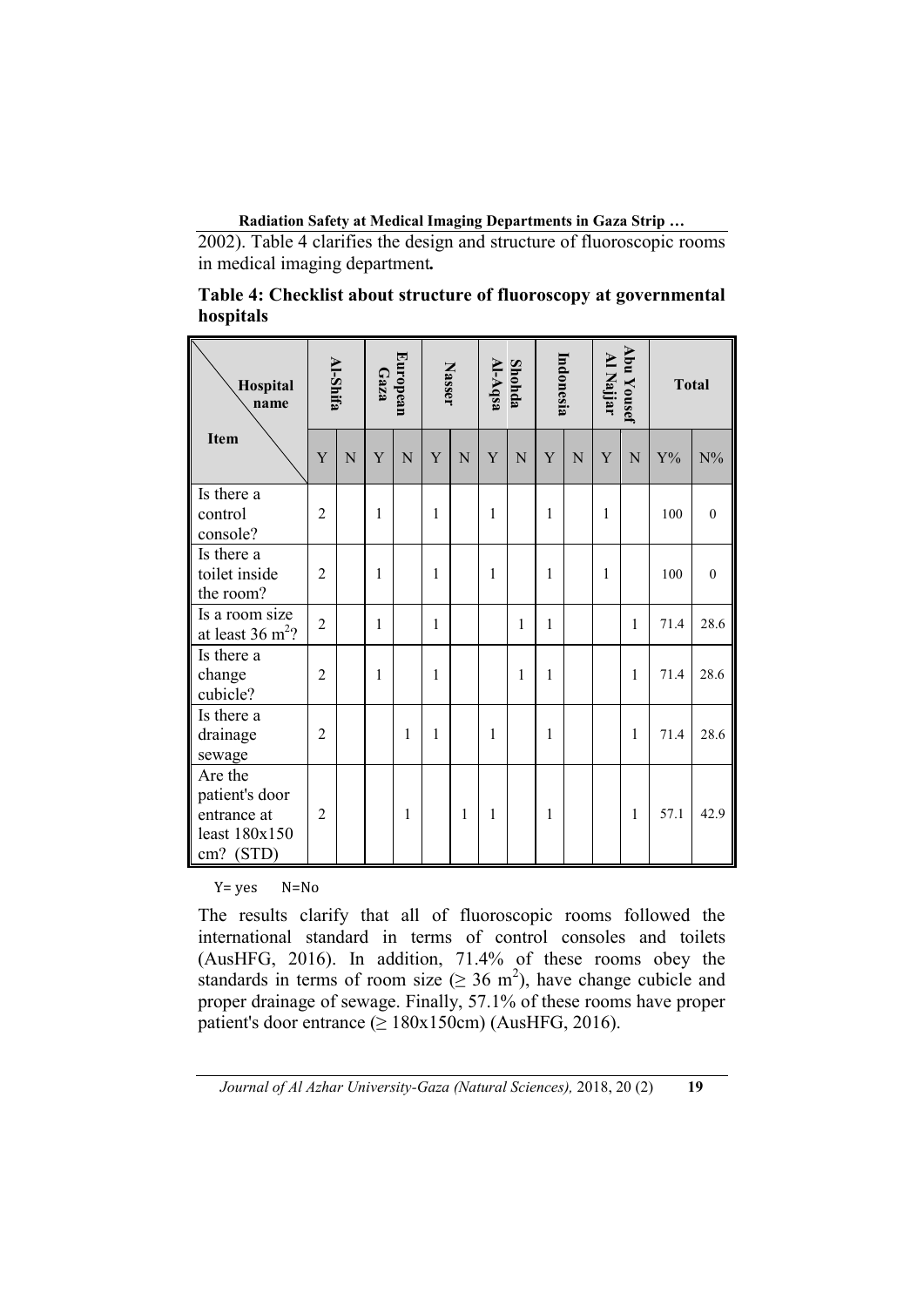## **3.4 Radiation Monitoring**

*3.4.1 Adequacy of Thermoluminescence Dosimeter (TLD) among RTs*

Table 5 clarify the adequacy of thermoluminescence dosimeter among RTs in the six main hospitals.

#### **Table 5: RTs having TLD Badge**

| <b>TLD Badge</b> | <b>Frequency</b> | Percent |
|------------------|------------------|---------|
| Yes              | 143              | 84      |
| NС               |                  |         |
| Total            |                  |         |

**TLD Badge: dosimeter holds by RTs to determine absorbed radiation dose.**

The table reveals that 143 (84.1%) of RTs have Thermoluminescence Dosimeter (TLD) Badge, and 27 (15.9%) have not. Based on international standard, it is obligatory to provide RTs with at least two TLDs (MIA, 2017).

# *3.4.2 Holding and Checking of TLDs*

Table 6 describe the practice of holding and checking process of TLDs by RTs in the six main hospitals.

| <b>LADIC 0. INTS WHO HORNING AND CHECKING TEDS</b> |                    |            |                     |         |  |  |  |  |  |
|----------------------------------------------------|--------------------|------------|---------------------|---------|--|--|--|--|--|
|                                                    | <b>Holding TLD</b> |            | <b>Checking TLD</b> |         |  |  |  |  |  |
|                                                    | Frequency          | Percent    | Frequency           | Percent |  |  |  |  |  |
| Yes                                                | 80                 | 55.9       | 141                 | 98.6    |  |  |  |  |  |
| No                                                 | 63                 | 44.1       |                     | I 4     |  |  |  |  |  |
| <b>Total</b>                                       | 143                | <b>100</b> | 143                 | 100     |  |  |  |  |  |

**Table 6: RTs who holding and checking TLDs**

The results explored that 80 RTs  $(\sim 56\%)$  holding TLDs, and 63  $(\sim$ 44%) not holding it. Furthermore, the majority of RTs checked their TLDs (98.6%), but around  $\sim$  43% of RTs checked the TLDs although they did not holding it. This interrupted practice may attribute to the doubt of RTs toward the precision of TLDs readings.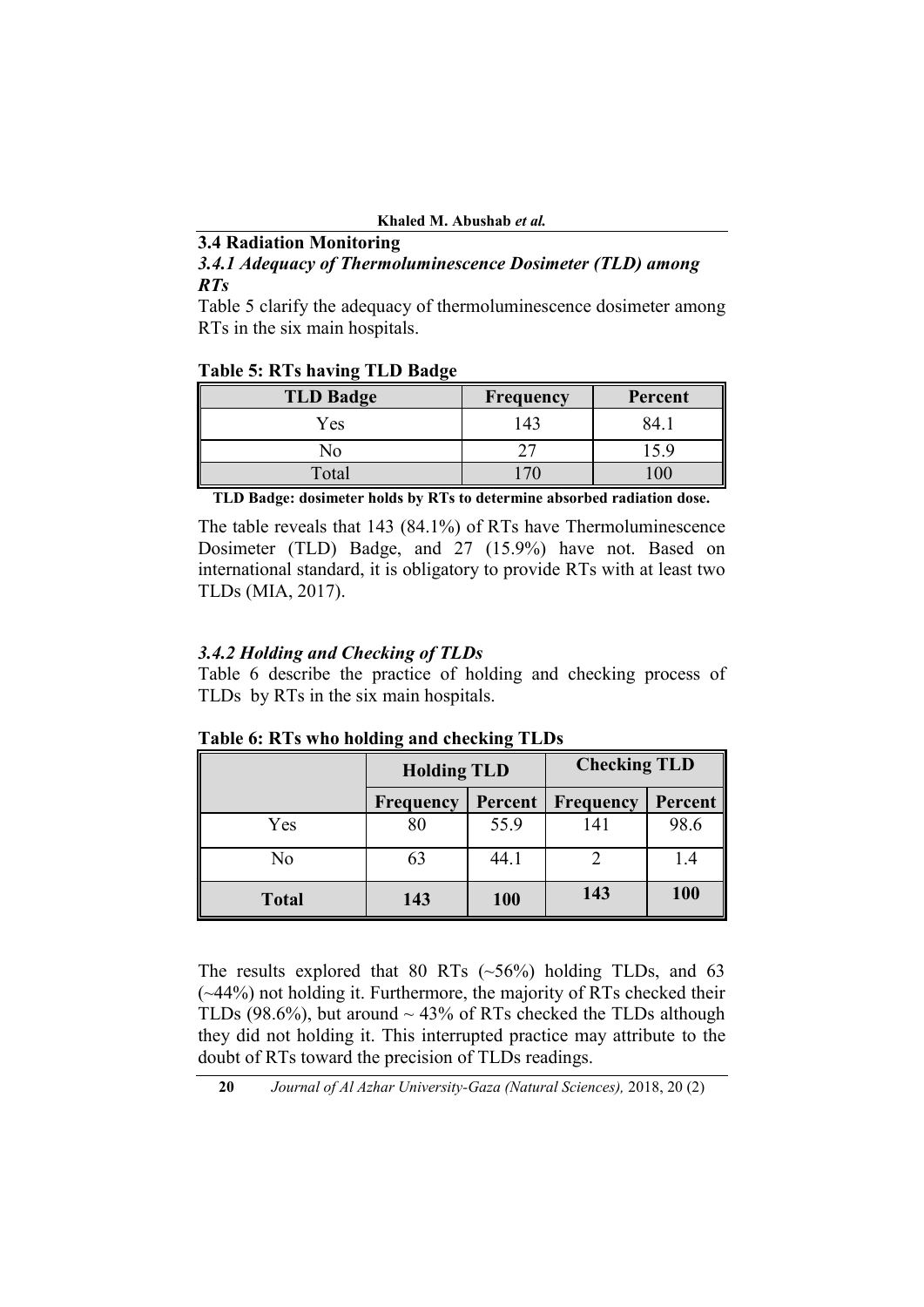*3.4.3 The relationship between RTs experience and holding of TLDs* The researcher used Chi- square test to demonstrate the relationship between RTs experience and holding of TLDs.

|                |                | experience of RTs |                                      |                                      |                |              |                            |                        |  |
|----------------|----------------|-------------------|--------------------------------------|--------------------------------------|----------------|--------------|----------------------------|------------------------|--|
| <b>Items</b>   |                | less<br>than 10   | $\frac{10 \text{ to less than}}{17}$ | 17 to less<br>$\frac{24}{1}$<br>than | 24 to 34 years | <b>Total</b> | Chi-<br>square<br>$\chi^2$ | $P-$<br>value<br>(Sig) |  |
| <b>Holding</b> | Yes            | 22                | 42                                   | 12                                   | 4              | 80           |                            |                        |  |
| <b>TLD</b>     | N <sub>0</sub> | 16                | 31                                   | 4                                    | 12             | 63           | 8.707                      | 0.033                  |  |
| <b>Total</b>   |                | 38                | 73                                   | 16                                   | 16             | 143          |                            |                        |  |

**Table 4. The relationship between RTs experience and holding of TLDs**

Table 4. clarifies the relationship between RTs experience and holding of TLDs at governmental hospitals. The relationship is statistically significant at significance level  $\alpha \leq 0.05$ . There was a direct relationship between RTs experience and holding of TLDs at all groups except elderly group (24-34). This anomaly may attribute to: RTs trustiness with TLDs readings in addition to their insufficiently knowledge about radiation hazards.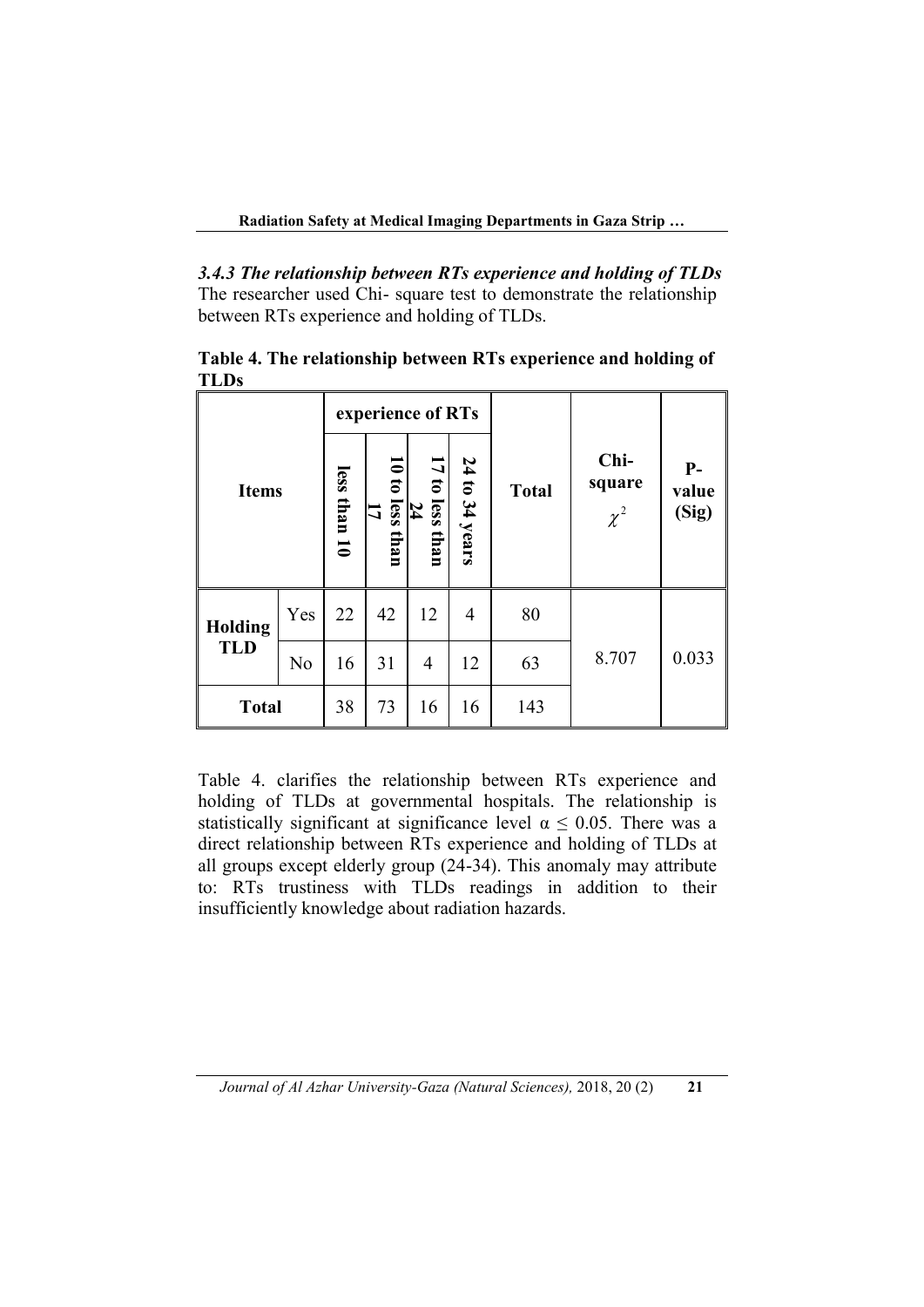# **4. Conclusion**

Radiation status of radiographic departments in the governmental hospitals were evaluated based on international standards. Generally, the design of all radiographic departments full fill the minimum requirement for radiation safety. Big shortage in the number of TLDs, and awareness courses are strongly in need to improve concepts of radiation protection among RTs.

Regarding reject film analysis, the most common factors causes the high reject rate are processing machine, type of examinations, positioning errors and the exposure factors. The study also revealed that the type of examination is the most important factor affecting the repeated rate had the most repeated rate. The results of this study suggest that rejection analysis is a useful tool in monitoring and improving diagnostic imaging services and can be used to assess and control the future cost effectiveness of diagnostic imaging departments.

# **All Authors declare that:**

Declarations of interest: none

No Funding Source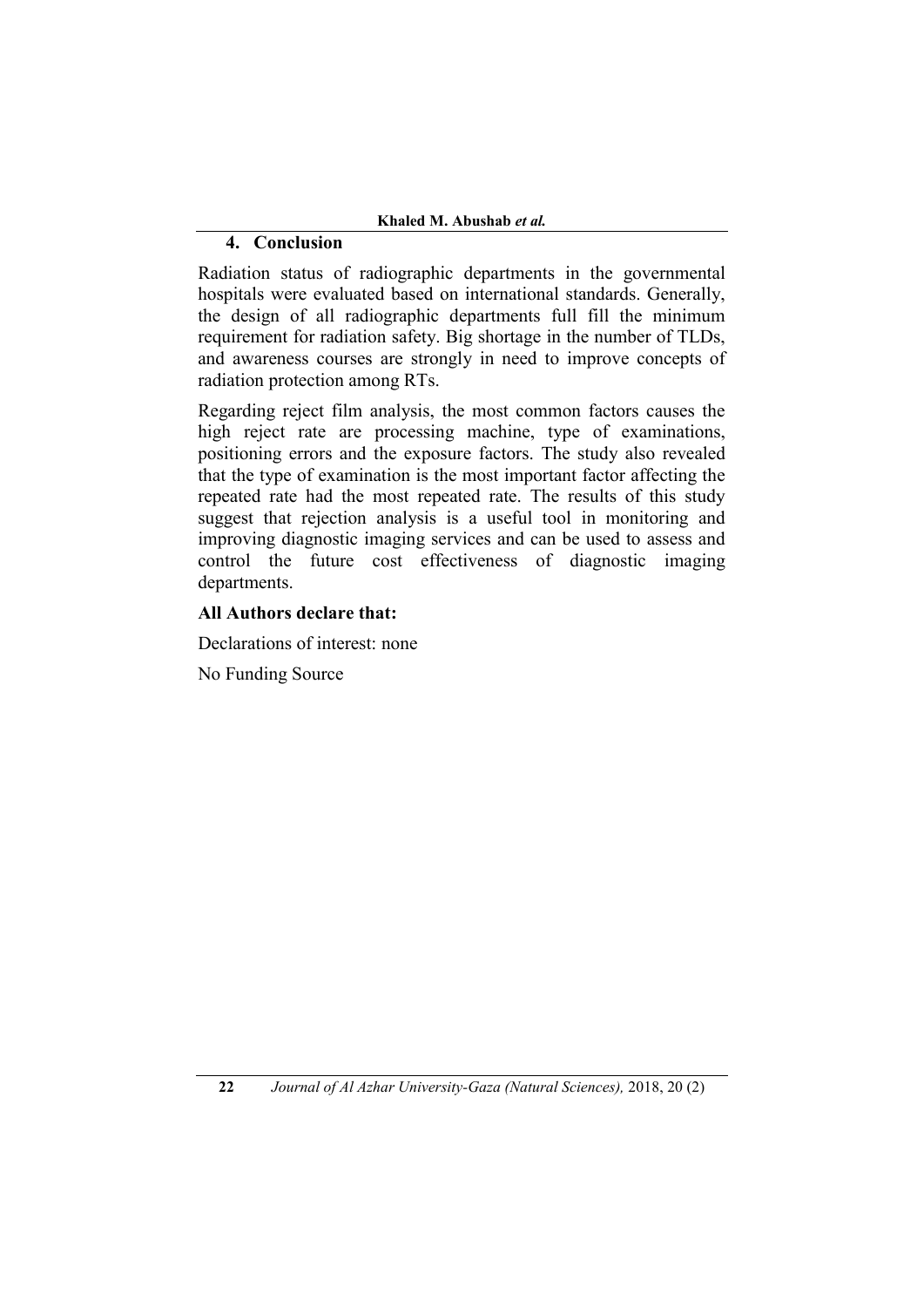# **References**

- Australasian Health Facility Guidelines AusHFG. (2016). *Radiation Standard and Quality Control*. University of New South Wales (UNSW) and Health Capital and Asset Management Consortium (HCAMC), Centre for Health Assets Australasia (CHAA) Faculty of the Built Environment UNSW, SYDNEY, Australia. 80-94.
- British Institute of Radiology "BIR". (2000). Radiation Shielding for Diagnostic X-rays. Report of a joint BIR/IPEM working party. Edited by D.G; 222-228.
- British Institute of Radiology *BIR*. (1988). *Assurance of Quality in Diagnostic X-ray Departments*.
- Bushong, S. (2013). Radiologic science for technologists, published by ELSEVIER MOSBY, United States of America, 101-105.
- Fosbinder, R., and Orth, D. (2012). *Essentials of radiologic science*. Philadelphia, PA: Wolters Kluwer Health Lippincott Williams & Wilkins.
- Infande, A. (2015). *The Four Basic steps in the Training Process*, Kindle Edition
- Jehanzeb, and Beshir, N.A. (2013). Training and Development Programs and its Employee and Organization: A Conceptual Study*. European Journal of Business and Management*, 5, 243- 252.
- Mazzaferro, R., Baiter, S., and Janower, M. (1974). The incidence and causes of repeated radiographic examinations in a community hospital. *Radiology*, 112(1), 71-72.
- Medical Imaging Administration (MIA). (2017). *Interview with Chief of Radiologic Technologists at governmental hospitals* (Ibrahim Abas) and Radiologic Technologist advisors (Rafat Ahmed and Zeiyad Alawour) in the Gaza Strip, Interview by researcher.
- National Health Service "NHS". (2001). *Facilities for Diagnostic Imaging and Interventional Radiology*. National Health Service, HBN 6. NHS Estates. London Stationery Office, 170-182.
- National Health Service "NHS". (2002). Diagnostic Imaging: PACS and Specialist Imaging, NHS Estates. London Stationery Office, 6(2), 116-121.
- Ontario Medical Association and Ontario Hospital Association (OMA and OHA). (1984). *Guidelines for a radiology department.*